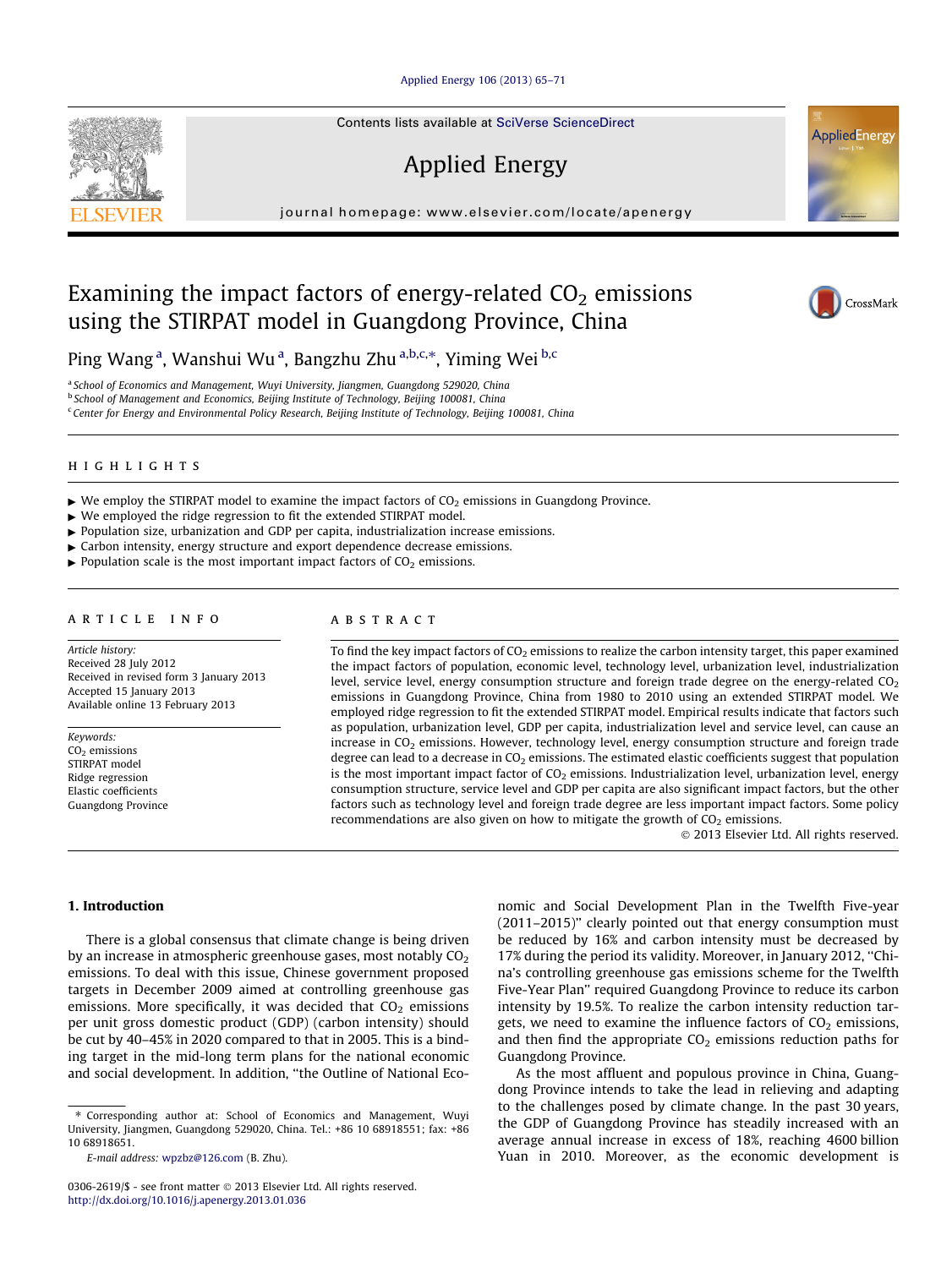dependent on energy consumption, the latter has also increased in Guangdong Province. In fact, the province consumed up to 21.9 million tons of standard coal in 2010, with an annual growth rate in energy consumption approaching 11% from 2000 to date. Accordingly,  $CO<sub>2</sub>$  emissions have also increased greatly, which poses a significant problem as far as energy saving and emission reduction are concerned. However, because Guangdong is extremely deficient in energy resources, energy restrictions present a choke effect on her economic and social development, which makes the cost of economic growth largely increase. Therefore, energy saving and emission reductions are imperative for Guangdong Province, but in such a manner as to augment, rather than impede, socio-economic growth.

Currently, many different methods are used to examine the impact factors of  $CO<sub>2</sub>$  emissions. Among them, the logarithmic mean Divisia index (LMDI) and stochastic impact by regression on population, affluence, and technology (STIRPAT) models are the two most well-known methods used for examining such factors. Wang et al. [\[1\]](#page--1-0), Zhu et al. [\[2\]](#page--1-0), Elif et al. [\[3\]](#page--1-0) and Tan et al. [\[4\]](#page--1-0) used the LMDI model to decompose Chinese  $CO<sub>2</sub>$  emissions into population, GDP per capita, energy consumption intensity and energy consumption structure. Guo et al. [\[5\],](#page--1-0) Zhao and Long [\[6\]](#page--1-0) and Liu et al. [\[7\]](#page--1-0) applied the LMDI model to examine the impact factors of  $CO<sub>2</sub>$  emissions in Shanghai, Jiangsu Province and Beijing, respectively. These workers decomposed  $CO<sub>2</sub>$  emissions into the impact factors of GDP, industrial structure, energy consumption intensity, energy consumption structure and carbon emission coefficient. More recently, Song [\[8\]](#page--1-0) used the LMDI model to discuss  $CO<sub>2</sub>$  emissions in Shandong Province in terms of population, GDP per capita, industrial structure, energy consumption intensity, energy consumption structure and carbon emission coefficient. These studies provide some useful scientific supports for making out effective  $CO<sub>2</sub>$  reduction strategies. However, within the LMDI model, the impact factors considered only are population, GDP per capita, industrial structure, energy consumption intensity, energy consumption structure and carbon emission coefficient. As a result, the LMDI model is a rather poor method of examining more detailed influence factors, so it can only provide limited supportive information for shaping  $CO<sub>2</sub>$  emissions reduction strategies. Moreover, the STIRPAT model can examine much more impact factors than the LMDI model, which makes its conclusions much more reliable. Consequently, the STIRPAT model has become an increasingly dominant method in examining the impact factors of  $CO<sub>2</sub>$  emissions.

In recent years, the STIRPAT model has been widely applied by more and more researchers. York et al. [\[9\]](#page--1-0) and Shi [\[10\]](#page--1-0) studied the relationship between  $CO<sub>2</sub>$  emissions and population using the STIRPAT model. Fan et al. [\[11\]](#page--1-0) used the STIRPAT model to examine the impact factors of  $CO<sub>2</sub>$  emissions in countries with different income levels. Lin et al. [\[12\]](#page--1-0), Zhu et al. [\[13\]](#page--1-0), Li et al. [\[14\]](#page--1-0), Song et al. [\[15\]](#page--1-0), Li et al. [\[16\]](#page--1-0), Zhu and Peng [\[17\]](#page--1-0) and Wei [\[18\],](#page--1-0) used the STIR-PAT model to make an analysis of the impact factors of  $CO<sub>2</sub>$  emissions in China. Shao et al. [\[19\]](#page--1-0) and Wang et al. [\[20\]](#page--1-0) also applied the STIRPAT model to make an analysis of the impact factors of  $CO<sub>2</sub>$ emissions in Shanghai. More recently, Wang et al. [\[21\]](#page--1-0) empirically studied the influences of urbanization level, economic level, industry proportion, tertiary industry proportion, energy intensity and R&D output on  $CO<sub>2</sub>$  emissions in Beijing using an improved STIR-PAT model incorporating partial least square regression.

All of the studies outlined above prove that STIRPAT is an efficient model for examining the impact factors of  $CO<sub>2</sub>$  emissions. However, existing studies have inevitable shortcomings. Firstly, the theory for impact factors of  $CO<sub>2</sub>$  emissions is relatively weak, focused mainly on population, economic level and technology level, and seldom on energy structure, industrial structure, urbanization level, industrialized level and foreign trade degree. These additional factors should be explored for their influences on  $CO<sub>2</sub>$ 

emissions. Secondly, existing studies often adopt the input–output method and the structure decomposition method, but seldom use the econometric analysis method, which may lead to their results remaining less than convincing. Nevertheless, as the number of impact factors of  $CO<sub>2</sub>$  emissions is considerable, there may be multicollinearities among them. Currently, the STIRPAT model most widely used in studies involves ordinary least squares (OLS) regression, which may lead to unreliable regression coefficients. Thirdly, most existing studies focus on the national, and seldom on the provincial, level: due this benign neglect, the inter-provincial differences result in different conclusions, thereby necessitating further research. Fourthly, to the best of our knowledge, there are no reports in the literature that use the STIRPAT model to examine the impact factors of  $CO<sub>2</sub>$  emissions in Guangdong Province. Moreover, to avoid multicollinearity, we employed ridge regression to fit the extended STIRPAT model.

The innovation in, and contribution of, this paper lies in its examination of the following impact factors: population, economic level, technology level, urbanization level, industrialization level, service level, energy consumption structure, and foreign trade degree on the energy-related  $CO<sub>2</sub>$  emissions in Guangdong Province, China using an extended STIRPAT model incorporating ridge regression, to help policy makers design appropriate energy saving and emission reduction measures for Guangdong Province. Moreover, this paper can also be viewed as a prime example of how to examine the impact factors of  $CO<sub>2</sub>$  emissions of a province region as a whole.

The remainder of this paper is organized as follows: Section 2 describes the study area; Section [3](#page--1-0) describes the extended STIRPAT model incorporating ridge regression, data are presented in Section [4](#page--1-0); results and discussion are given in Section [5,](#page--1-0) and the conclusions and policy implications are summarized in Section [6.](#page--1-0)

#### 2. Study area

Guangdong Province is located in southern China, adjacent to the special administrative regions of Hong Kong and Macao. The whole area lies between  $20^{\circ}09'$  and  $25^{\circ}31'$ N and  $109^{\circ}4'$  and 117°20'E, as shown in [Fig. 1.](#page--1-0) It accounts for 1.85% of the land area of the whole country ( $\sim$ 179,800 km<sup>2</sup>).

In 2010, the province's GDP reached 4600 billion Yuan, accounting for 11.4% of that of the whole country. At that time, it had ranked first in terms of economic performance for 22 successive years. GDP per capita was up to  $44,103$  Yuan ( $\sim$ 6700 USD based on mean annual exchange rate) close to the income levels of middle developed countries or regions.

The province's permanent population in 2010 was 104,300,000, ranking first in China. The number of people aged 65 and above reached 7,040,000, accounting for 6.8% of the population. This is lower than average level for the country as a whole, which was 8.87% at the time. The main reason for this is the large number of workers from other provinces that work in Guangdong Province, which enlarges the proportion of working-age population. In addition, the urban population was 69,030,000 (66.2% of the total population) which was much larger than the average of the whole country, which was only 49.7%. This is due to an increase in the quantity and scale of urban areas, on the one hand, and large numbers of migrants from other provinces collecting in these urban areas, on the other.

In the last 30 years, energy consumption in Guangdong Province has maintained a rapid growth. From 1980 to 2010, the coal consumption increased from 23.15 to 219 million tons, implying a mean annual increase of 8%. From 2000, in particular, the amplitude of the annual increase in energy consumption reached 11%, and it is predicted that this rapid growth rate will be maintained.